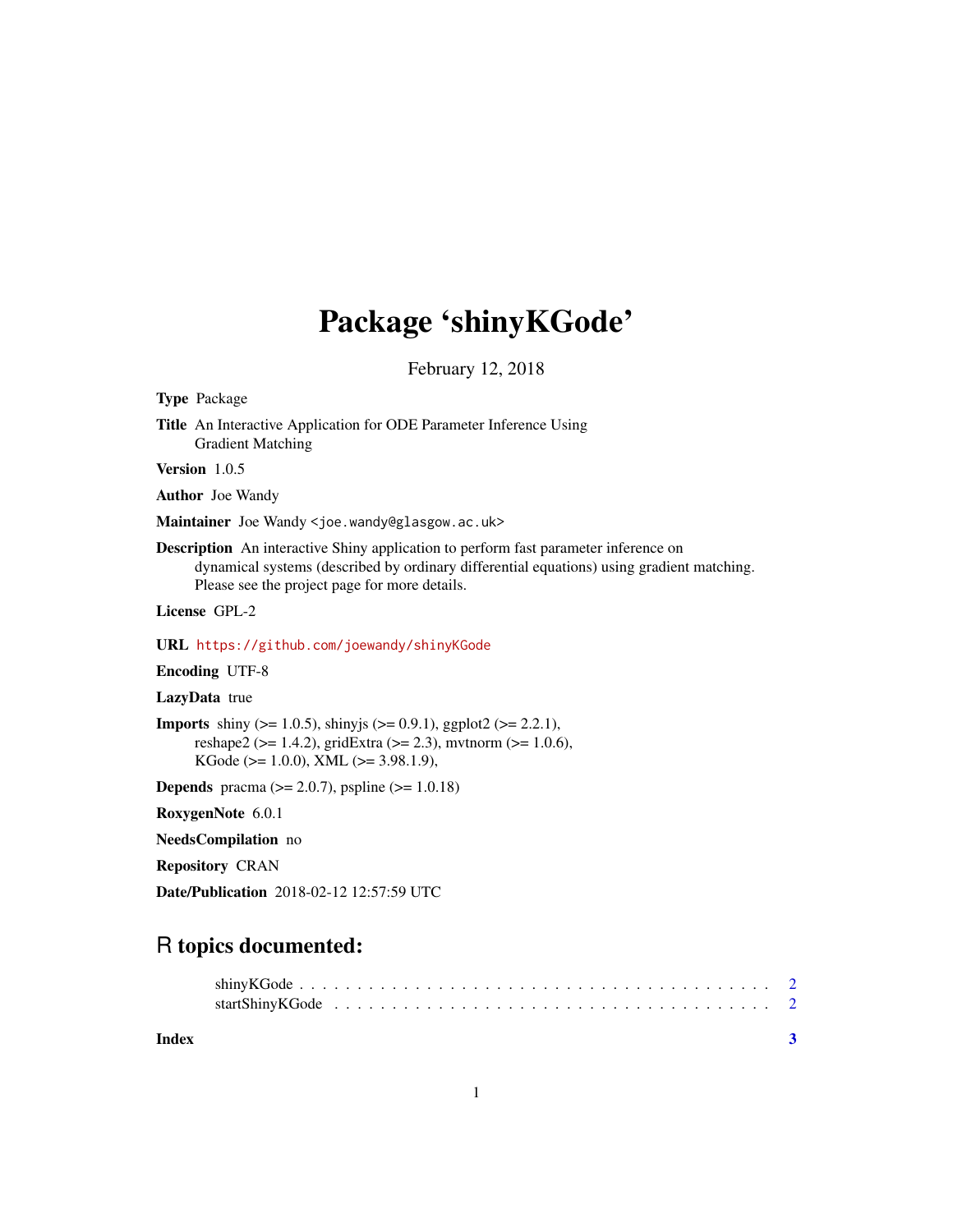<span id="page-1-0"></span>shinyKGode *shinyKGode: A Shiny package for gradient matching parameter inference on ordinary differential equations.*

#### Description

The shinyKGode package provides three main functions: a friendly Shiny-based user-interface to run gradient matching to solve ordinary differential equations, a selection of three built-in models and also the ability to import user-defined differential equations and perform parameter inference on them.

startShinyKGode *This function will start ShinyKGode.*

#### Description

An interactive Shiny application for running gradient matching to approximate ODEs.

#### Usage

startShinyKGode()

#### Details

Start ShinyKGode

This starts the ShinyKGode application on the user's local computer.

#### Value

Nothing

#### Examples

```
{
if(interactive()){
 startShinyKGode()
 }
}
```